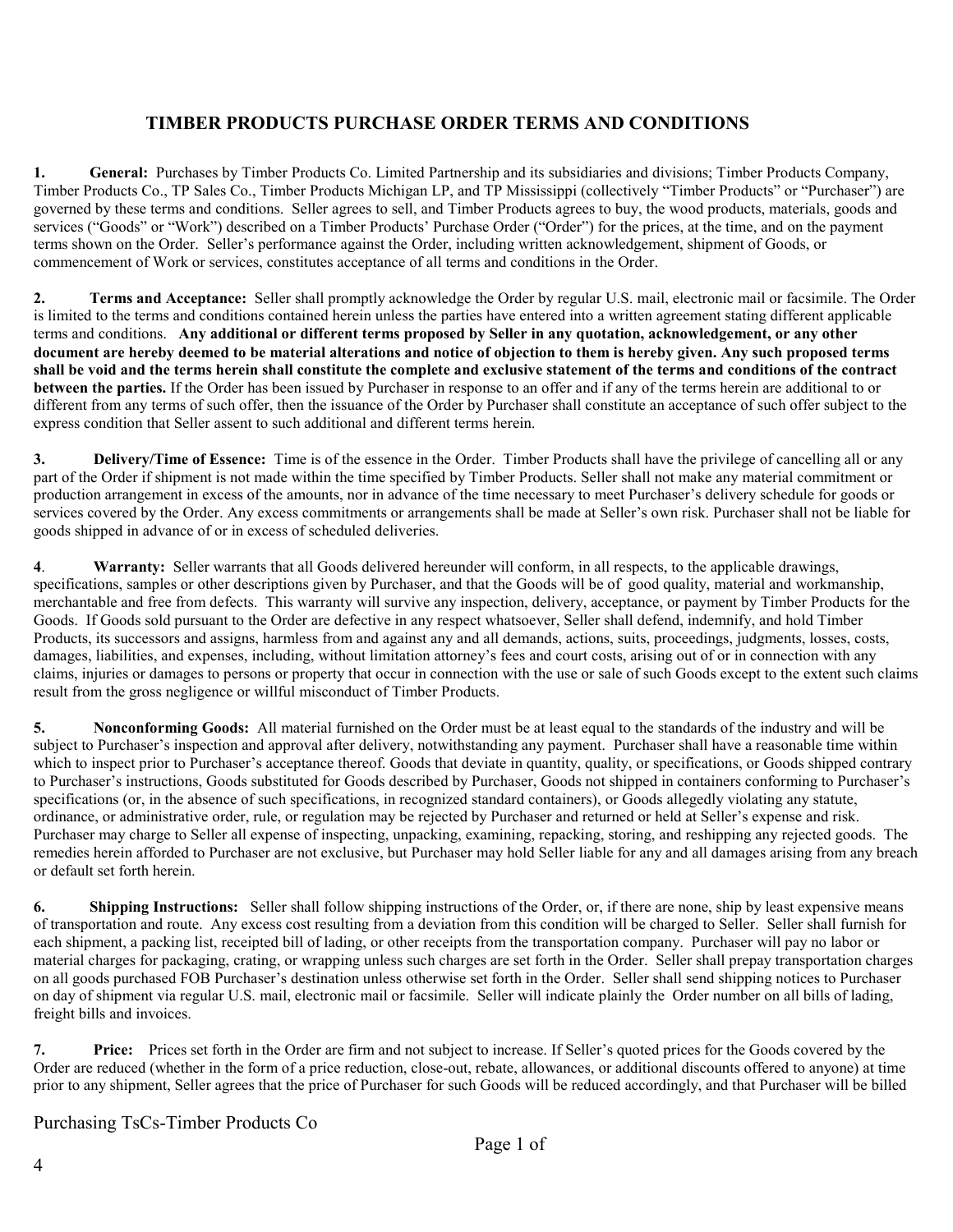at such reduced prices. Unless otherwise provided herein, such prices include all costs for packing, insuring and transporting the Goods ordered to Purchaser's facility. Purchaser shall not be liable for any taxes or governmental charges or fees with respect to the Order other than those which Seller is required by law to collect from Purchaser or otherwise set forth in the Order.

**8. Payment and Discounts:** Terms of payment are as previously arranged, or if specified in the Order, then as so specified therein. Cash discount period will begin after receipt of Goods or properly completed invoice, whichever is later. All claims for money due or to become due from Purchaser shall be subject to setoff by Purchaser by reason of any counterclaim arising out of this or any other transaction with Seller.

**9.** Patent or Copyright: Seller warrants that the sale or use of Goods purchased hereunder will not infringe or contribute to the infringement of any patents or trademarks or copyrights either in the United States or foreign countries. Seller covenants and agrees to defend and hold harmless Purchaser, its successors, assigns, employees, agents, distributors, dealers, affiliates, customers and users of its products against any claim or demand based upon such infringement, and Seller shall, at its own expense, defend any suit or proceeding brought against Purchaser based on a claim that any apparatus, or any part thereof, furnished under the Order constitutes an infringement of any patent, trademark, or copyright. Seller shall pay all damages and costs awarded against Purchaser, its successors, assigns, employees, agents, distributors, dealers, affiliates, customers and users and, in the event such apparatus or any part thereof is held to constitute infringement and the use of such apparatus or part is enjoined, Seller shall, at its own expense, either procure for Purchaser the right to continue using such apparatus or part, or replace same with noninfringing apparatus or part, or modify it so it becomes noninfringing, or remove such apparatus or part and refund the purchase price and the transportation and installation costs thereof.

**10. Inventions and Proprietary Rights:** Seller agrees to promptly disclose to Purchaser all ideas, inventions, discoveries and improvements that are made, conceived, compiled or reduced to practice by Seller, solely or jointly with others, that arise from Seller design and/or deliver of goods to Purchaser in connection with the Order. Seller further agrees to assign to Purchaser all right title and interest to all such "New Developments." Seller understands and agrees that all New Developments which are subject to copyright protection under the United States Copyright Act of 1976, as amended, shall be considered "works made for hire" within the meaning of section 101 of the Copyright Act and that such works constitute and contain valuable proprietary assets and trade secrets of Purchaser. In event that, notwithstanding the foregoing, title to and ownership of any New Development initially vests in Seller, Seller agrees to execute, at Purchaser's request, all documents as may be necessary to grant, transfer and assign all such title and ownership thereof to Purchaser. To the extent applicable, Seller agrees to obtain written assurances from its employees and contract personnel of their agreement to the terms hereof.

**11. Confidential Information:** All information furnished or disclosed to Seller by Purchaser in connection with the Order which is identified as "Confidential" or "Proprietary" is received in confidence, shall remain the property of Purchaser and shall not be disclosed to any third party without Purchaser's prior written consent. Seller shall not use any such information for any purpose other than to perform the Order. If requested, Seller shall execute Purchaser's Non-Disclosure Agreement before receipt of any such confidential information. Seller will return, upon demand, all such confidential information to Purchaser upon completion by Seller of its obligations hereunder. The obligations of this paragraph shall survive expiration or termination of the Order.

**12. Compliance with Law:** Seller guarantees that all Goods delivered hereunder are produced, packed, labeled and shipped in compliance with all applicable laws. Seller agrees to comply with all federal, state, county and local laws, rules, codes, executive orders and regulations (the "Laws") applicable to its provision of Goods (materials and services) hereunder. Timber Products will not do business with those who engage in illegal logging and we require our suppliers to source wood fiber in compliance with all relevant laws and regulations of the state, province or country where the wood fiber is harvested. Additionally, we encourage our suppliers to source wood fiber from forests managed according to generally accepted sustainable forestry practices. Seller acknowledge they comply with The Lacey Act (16 U.S.C. 3371 et seq.) and the California's Supply Chain Transparency Act (SB 657), if applicable. Upon Purchaser's request, Seller will promptly provide Timber Products with a statement of origin for all Goods and U.S. Customs documentation for Goods wholly or partially manufactured outside the United States. Seller agrees to hold harmless Purchaser, its successors, assigns, employees, agents, distributors, dealers, affiliates, customers and users from any liability arising from Seller's failure to comply with such laws.

**13. Indemnification by Seller:** Seller will indemnify, save harmless, and defend Purchaser, from all liability for loss, damage, or injury to person (including wrongful death) or property in any manner arising out of or incident to the performance of the Order except to the extent loss, damage or injury results from the gross negligence or willful misconduct of Timber Products. Seller shall promptly pay all claims and demands for labor performed and for material, machinery, or fuel furnished in the performance of any Work contemplated by the Order, and shall fully defend and indemnify Timber Products against all such claims, debts and obligations arising from or relating thereto.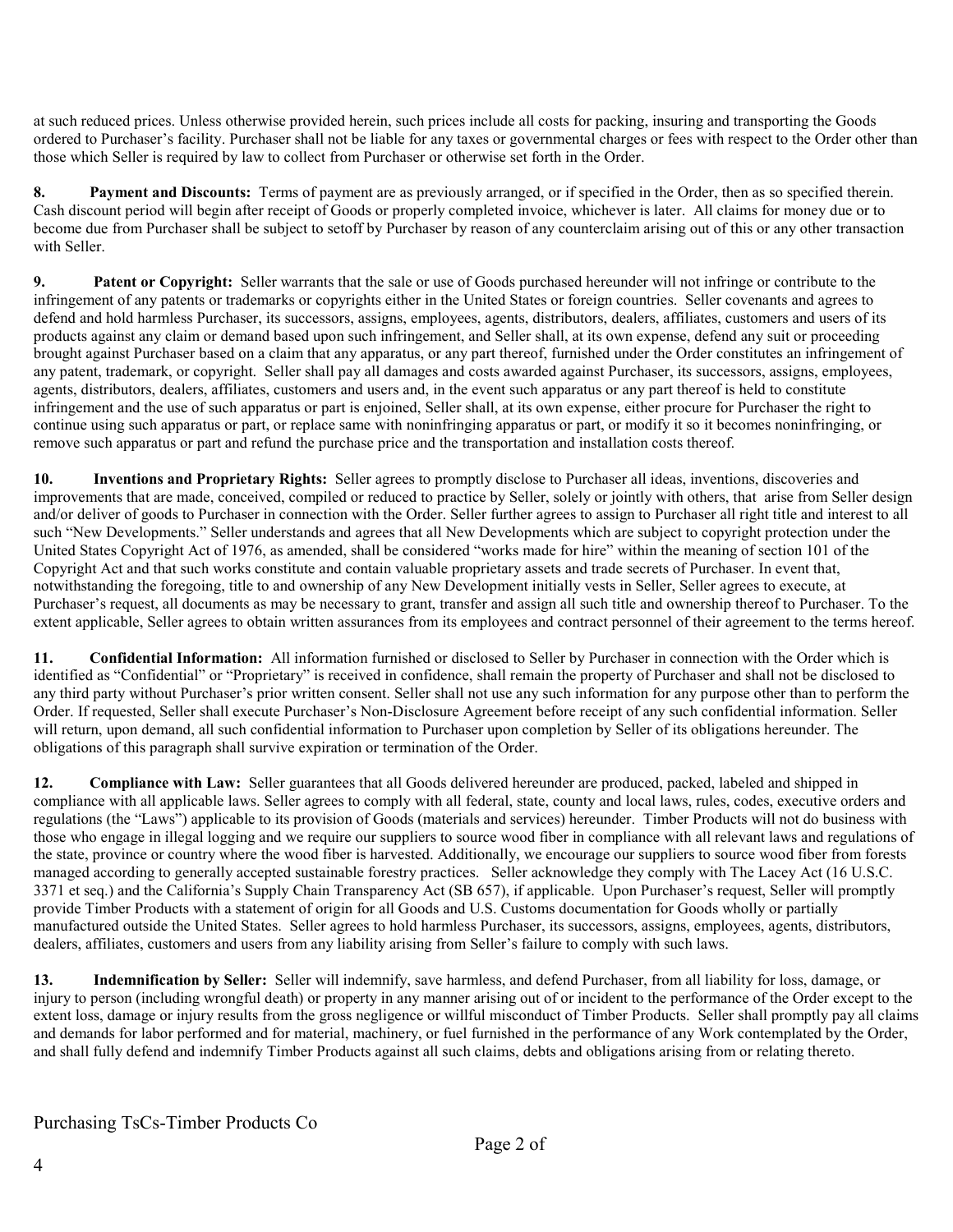14. Safety: Seller guarantees without payment that the design and performance of all items, including machinery and structures, temporary or permanent, conform with the requirements of applicable insurance and government health and safety regulations in the state where they are being installed, including regulations administered by OSHA, EPA and other federal and state regulatory agencies, whether shown in drawings or specifications or not. The Seller or manufacturer of any items delivered hereunder must provide any information about the risk(s) associated with the use of the equipment or substance, even if the risks are considered to be common knowledge with the use of the items supplied. Seller agrees that if its employees or subcontractors are required to enter upon any premises occupied by Purchaser for purposes of constructing any improvement or operating equipment its employees or subcontractors shall follow all state and federal safety regulations including, but not limited to, fall protection, confined space entry, fire safety, and hazardous energy control, as well as all Timber Products' safety procedures as explained in the Contractor Safety Orientation provided by Timber Products.

**15. Chemicals and Hazardous Substances:** All **Safety Data Sheets** (SDS, formerly MSDS) required by applicable state and federal law, including OSHA Hazard communication standard (29 CFR 1910.1200), EPA's Emergency Planning and Community Right-to-Know Act (EPCRA) and all reporting requirements under federal and state environmental agencies, shall accompany all goods (including, without limitation, any chemicals or hazardous substances) provided under the Order.

**16. Contractors/Subcontracting:** If an Order requires a Contractor/Seller to construct any improvements or operate equipment on any premises occupied by Timber Products, the Contractor/Seller shall furnish all labor, material, services, tools, equipment, and fixtures necessary to perform and complete in a good and workmanlike manner the Work described in the Order or any written amendment thereto. All such Work shall be done in accordance with all laws, ordinances, building codes, rules and regulations applying to the Work, including, but not limited to, the Americans with Disabilities Act, environmental regulations and the Occupational Safety and Health Act of 1970, as amended. Contractor/Seller shall have control over, and be solely responsible for, all means, methods and sequences for performing the Work. Contractor/Seller also acknowledges that any of its employees or subcontractors working at any premises occupied by Timber Products must first complete a Contractor Safety Orientation before commencing the Work**.** 

**17. Insurance:** Unless otherwise agreed, in the event the Order requires Seller to enter upon any premises occupied by Timber Products for purposes of constructing any improvement or operating any equipment, Seller shall, at its sole cost, carry Commercial General Liability including Premises/Operations and Products/Completed Operations with limits of \$1,000,000 per occurrence and \$2,000,000 aggregate; Automobile Liability with limits of \$1,000,000; statutory Workers' Compensation; all policies to be endorsed to name "Timber Products Co. LP and its subsidiaries and divisions, officers, employees and agents as Additional Named Insureds, and be primary and not contributing with or in excess of any insurance carried by Purchaser." Subcontractors under control of the Seller and retained to assist Seller in the performance of the work described in the Order are required to maintain the same insurance coverage. Certificates of insurance evidencing coverage are required. Such insurance shall not be cancelled without 30 days prior written notice of cancellation to Timber Products.

**18. Purchaser's Property:** All property and material furnished to Seller by Purchaser or specifically paid for by Purchaser shall be used only in the performance of the Order and shall remain the property of Purchaser. Such property shall be held at Seller's sole risk and shall be kept insured by Seller at Seller's expense in an amount equal to the replacement cost payable to Purchaser. Such property shall be delivered in good condition, normal wear and tear excepted, to Purchaser, FOB Purchaser's plant, immediately upon request by Purchaser. Any dies or tools otherwise paid for by Purchaser shall become the Purchaser's property upon completion of the Order.

**19.** Cancellation: Purchaser reserves the right at any time and from time to time, without cause, to cancel all or any part of the undelivered portion of the Order by written or verbal notice to Seller. In the event of such cancellation, Purchaser shall not be liable to Seller for loss of anticipatory profits. The provisions of this paragraph shall not limit or affect the right of Purchaser to terminate the Order for default by Seller.

**20. Changes:** Purchaser may direct in writing changes to the Order. Equitable adjustments will be made in price or schedule where required. Any claims for adjustment shall be made by Seller in writing not later than thirty (30) days from the date of Seller's receipt of any such direction from Purchaser. Seller shall not be excused from proceeding with a change prior to negotiation of any adjustment.

**21. Force Majeure:** Purchaser shall not be liable for failure to accept any part of the Order if such failure is the result of any cause beyond the control of Purchaser. Such causes include, but are not limited to, fires, floods, strikes, differences with employees, casualties, delays in transportation, shortages of rail cars, inability to obtain necessary materials or machinery, or total or partial shutdown of Purchaser's plant for any cause. Seller shall not be liable for delays or failure to ship or complete work or services during the time and due to causes beyond its control and not due to its fault or negligence. Both parties shall give prompt notice of an event constituting a "force majeure".